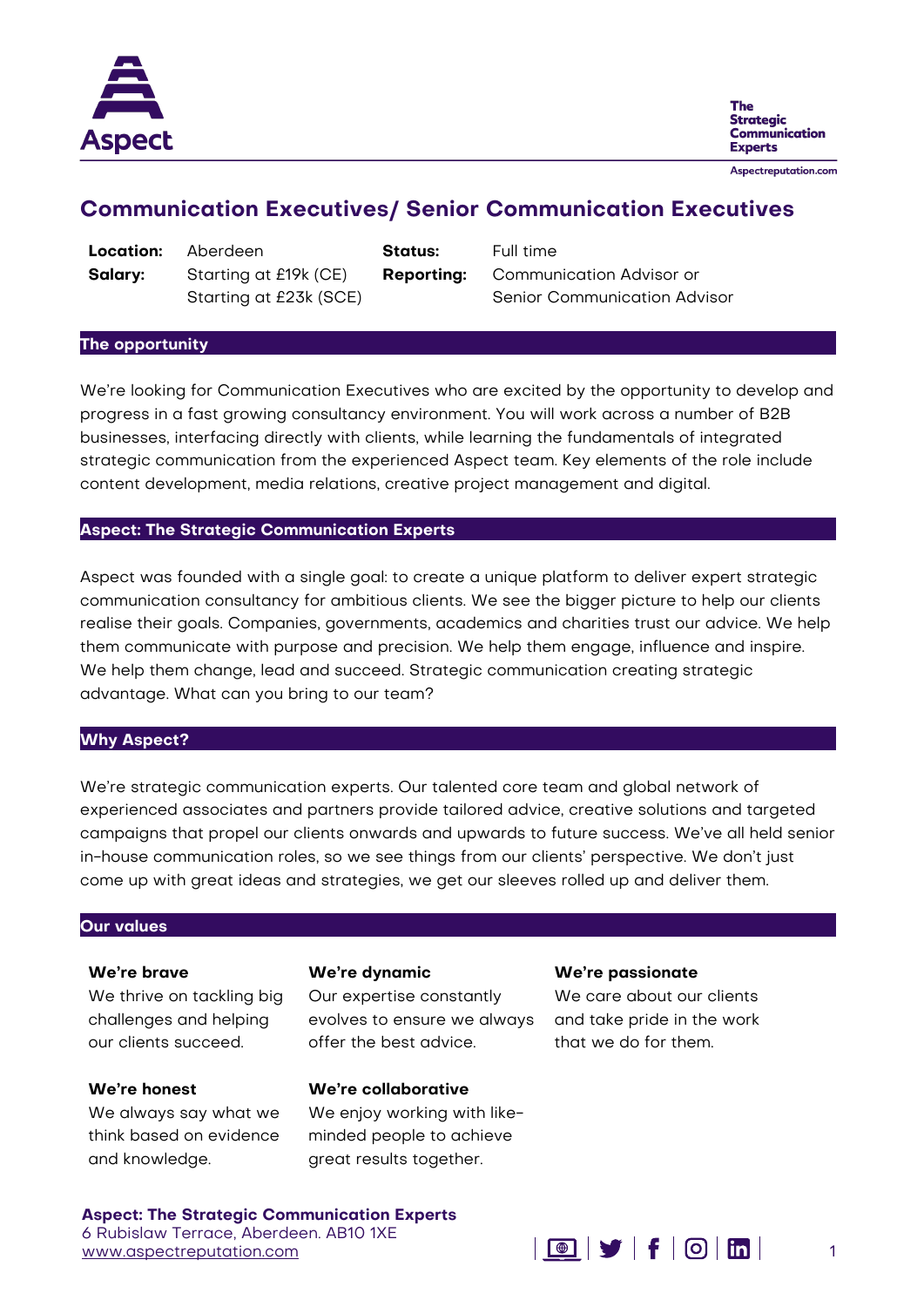



Aspectreputation.com

## **Our culture**

We're a passionate and professional team who thrive in complex, issue-rich environments. We combine extensive in-house experience with external consultancy expertise to deliver objective strategic communication advice and solutions in even the most challenging situations. We trust and support each other to deliver great work. We believe in helping our people grow and develop – personally and professionally. We work hard and have fun doing what we enjoy. Are you Aspect?

#### **The role**

- Producing content eg, press releases, feature articles, case studies, award entries
- Preparing and managing media databases and feature calendars
- Issuing press releases, liaising with journalists and monitoring media coverage
- Preparing social media content drafting text, sourcing imagery/videos/animations
- Posting and scheduling social content planning ahead as well as reactive posting
- Keeping up-to-date with the latest digital/social platform updates
- Identifying new techniques and channels to communicate clients' stories and campaigns
- Undertaking research for content, trends and business insights
- Analysing digital metrics and preparing reports for clients
- Tracking industry news and insight and collating daily summary reports for clients
- Proof-reading and quality-assuring content
- Sourcing printing quotes and organising artwork for printers
- Coordinating projects to make sure they're delivered on-time, on-scope and within budget
- Establishing and maintaining relationships with clients, colleagues and associates
- Updating our project management system and sharing this snapshot with the client

## **Your experience and character**

- Experience in a similar role either in consultancy or in-house
- Relevant communication or marketing qualification, preferably to degree level
- Excellent written and verbal communication skills
- Experience of using social media and digital channels
- Strong team player, supporting the teams you work with to deliver great results
- Excellent planning and project management skills
- A consultancy mindset with the ability to work at a fast pace and to deadlines
- Great interpersonal skills and the ability to build strong client relationships
- **•** Interested in the issues that are shaping the environments we work in
- Ability to think creatively about issues and themes which impact our clients' businesses